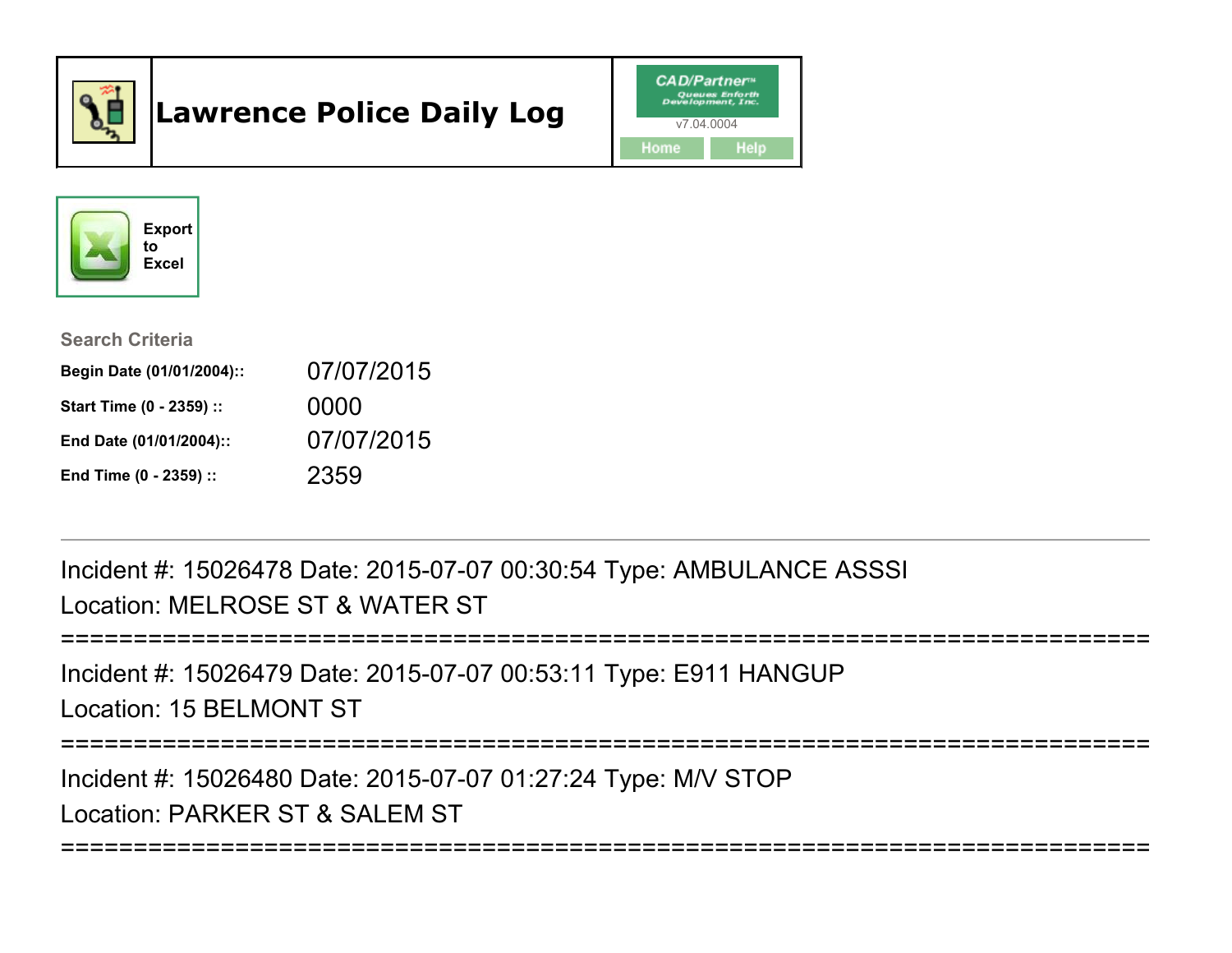# Incident #: 15026481 Date: 2015-07-07 02:07:48 Type: ALARMSLocation: 365 ESSEX ST

Incident #: 15026482 Date: 2015-07-07 02:37:37 Type: DISTURBANCELocation: 154 OXFORD ST

===========================================================================

===========================================================================

Incident #: 15026483 Date: 2015-07-07 03:02:06 Type: LARCENY/PASTLocation: 231 FARNHAM ST FL 1

===========================================================================

Incident #: 15026484 Date: 2015-07-07 03:03:18 Type: KEEP PEACELocation: 108 ABBOTT ST

===========================================================================

Incident #: 15026485 Date: 2015-07-07 03:37:40 Type: M/V STOP

Location: MARKET ST & PARKER ST

===========================================================================

Incident #: 15026486 Date: 2015-07-07 04:28:17 Type: ALARM/BURGLocation: 145 LAWRENCE ST

**===============** 

Incident #: 15026487 Date: 2015-07-07 06:17:54 Type: MEDIC SUPPORTLocation: 207 FARNHAM ST FL 3

===========================================================================

===========================================================================

Incident #: 15026488 Date: 2015-07-07 06:38:32 Type: MISSING PERSLocation: 64 NEWBURY ST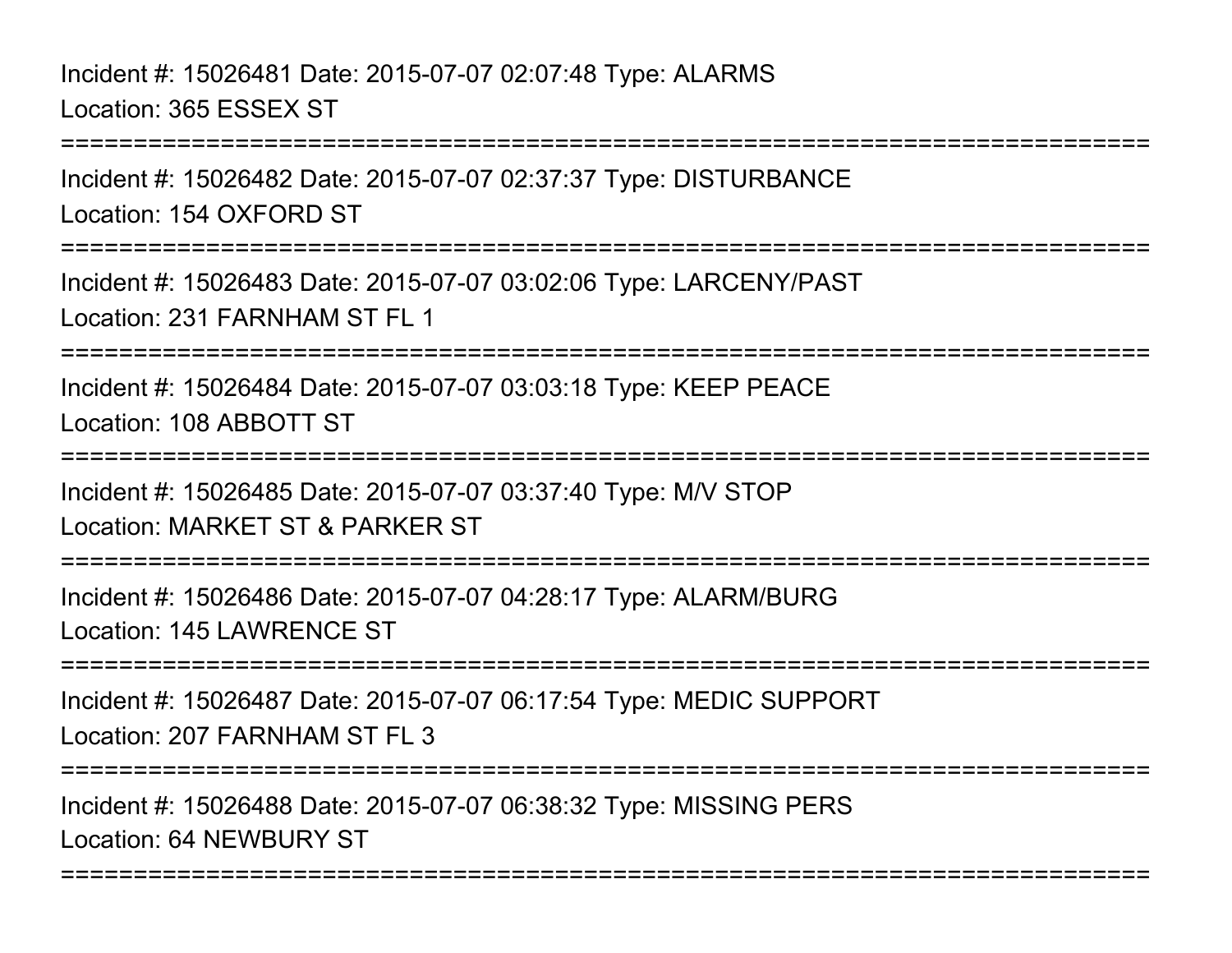Location: 4 LINDNER CT

===========================================================================Incident #: 15026490 Date: 2015-07-07 07:44:09 Type: CLOSE STREETLocation: ANDOVER ST & BLANCHARD ST===========================================================================Incident #: 15026491 Date: 2015-07-07 07:45:57 Type: CLOSE STREETLocation: BROOK ST & NEWBURY ST===========================================================================Incident #: 15026492 Date: 2015-07-07 07:48:11 Type: CLOSE STREETLocation: PARKER ST & SALEM ST ===========================================================================Incident #: 15026493 Date: 2015-07-07 07:51:42 Type: M/V STOPLocation: ANDOVER ST & PARKER ST===========================================================================Incident #: 15026494 Date: 2015-07-07 08:06:17 Type: RECOV/STOL/MVLocation: 75 BASSWOOD ST===========================================================================Incident #: 15026495 Date: 2015-07-07 08:09:49 Type: M/V STOPLocation: S UNION ST & WINTHROP AV===========================================================================Incident #: 15026496 Date: 2015-07-07 08:22:15 Type: UNKNOWN PROBLocation: 156 BOXFORD ST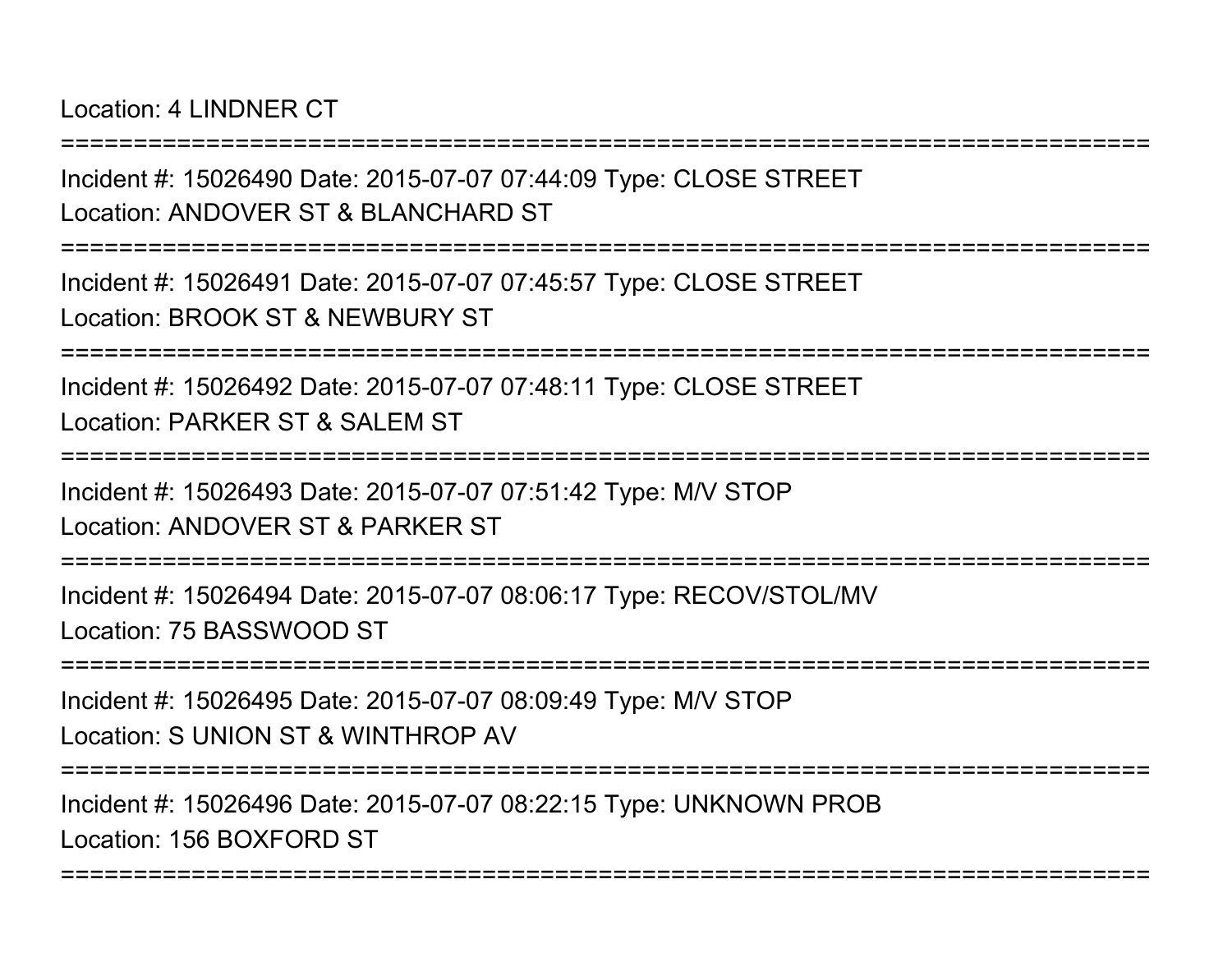Location: 269 CYPRESS AV

===========================================================================Incident #: 15026498 Date: 2015-07-07 08:56:57 Type: TOW OF M/VLocation: BERKELEY ST & SWAN ST===========================================================================Incident #: 15026499 Date: 2015-07-07 09:08:59 Type: ALARM/BURGLocation: 6 CHICKERING ST===========================================================================Incident #: 15026500 Date: 2015-07-07 09:16:20 Type: ALARM/BURGLocation: 275 BROADWAY=============== Incident #: 15026501 Date: 2015-07-07 09:17:57 Type: SUS PERS/MVLocation: 43 PHILLIPS ST===========================================================================Incident #: 15026502 Date: 2015-07-07 09:35:01 Type: B&E/PASTLocation: 26 HOBSON ST**=================** Incident #: 15026503 Date: 2015-07-07 09:38:02 Type: PARK & WALKLocation: 205 BROADWAY===========================================================================Incident #: 15026504 Date: 2015-07-07 09:39:11 Type: MEDIC SUPPORTLocation: OASIS ADULT HEALTH CENTER / 120 BROADWAY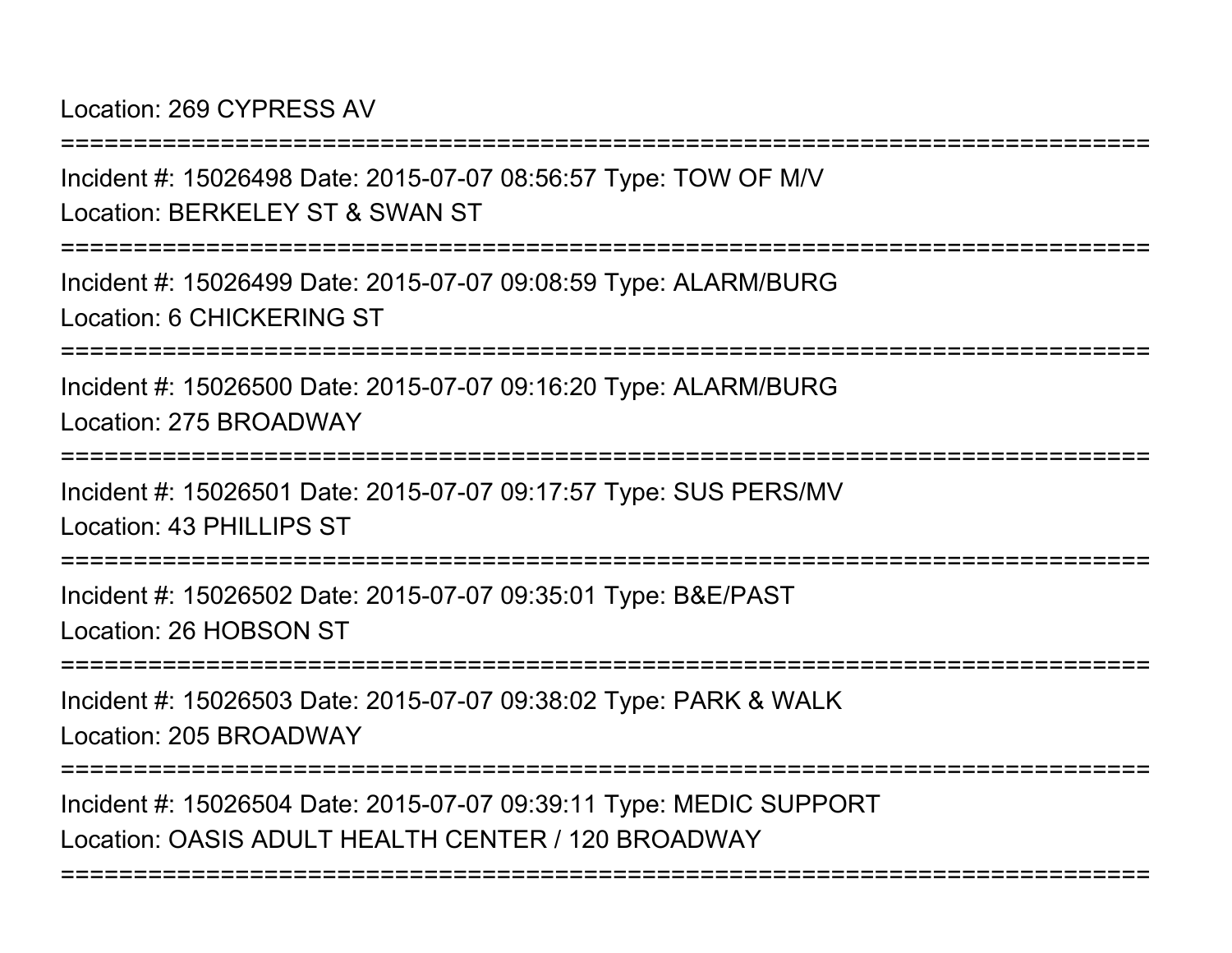#### Location: JAMES ST & MT VERNON ST

Incident #: 15026506 Date: 2015-07-07 10:01:11 Type: M/V STOPLocation: BURLINGTON ST & MT VERNON ST

===========================================================================

===========================================================================

Incident #: 15026507 Date: 2015-07-07 10:01:56 Type: INVEST CONTLocation: 115 SPRUCE ST

===========================================================================

Incident #: 15026508 Date: 2015-07-07 10:07:12 Type: SUS PERS/MVLocation: LAWRENCE MEAT COMPANY / 264 LOWELL ST

===========================================================================

Incident #: 15026509 Date: 2015-07-07 10:10:08 Type: LOST PROPERTYLocation: 57 RESERVOIR ST

===========================================================================

Incident #: 15026510 Date: 2015-07-07 10:13:30 Type: TOW/REPOSSEDLocation: 77 S UNION ST

===========================================================================

Incident #: 15026512 Date: 2015-07-07 10:16:09 Type: CK WELL BEINGLocation: 235 FERRY ST

===========================================================================

===========================================================================

Incident #: 15026511 Date: 2015-07-07 10:16:10 Type: MEDIC SUPPORTLocation: OASIS ADULT HEALTH CENTER / 120 BROADWAY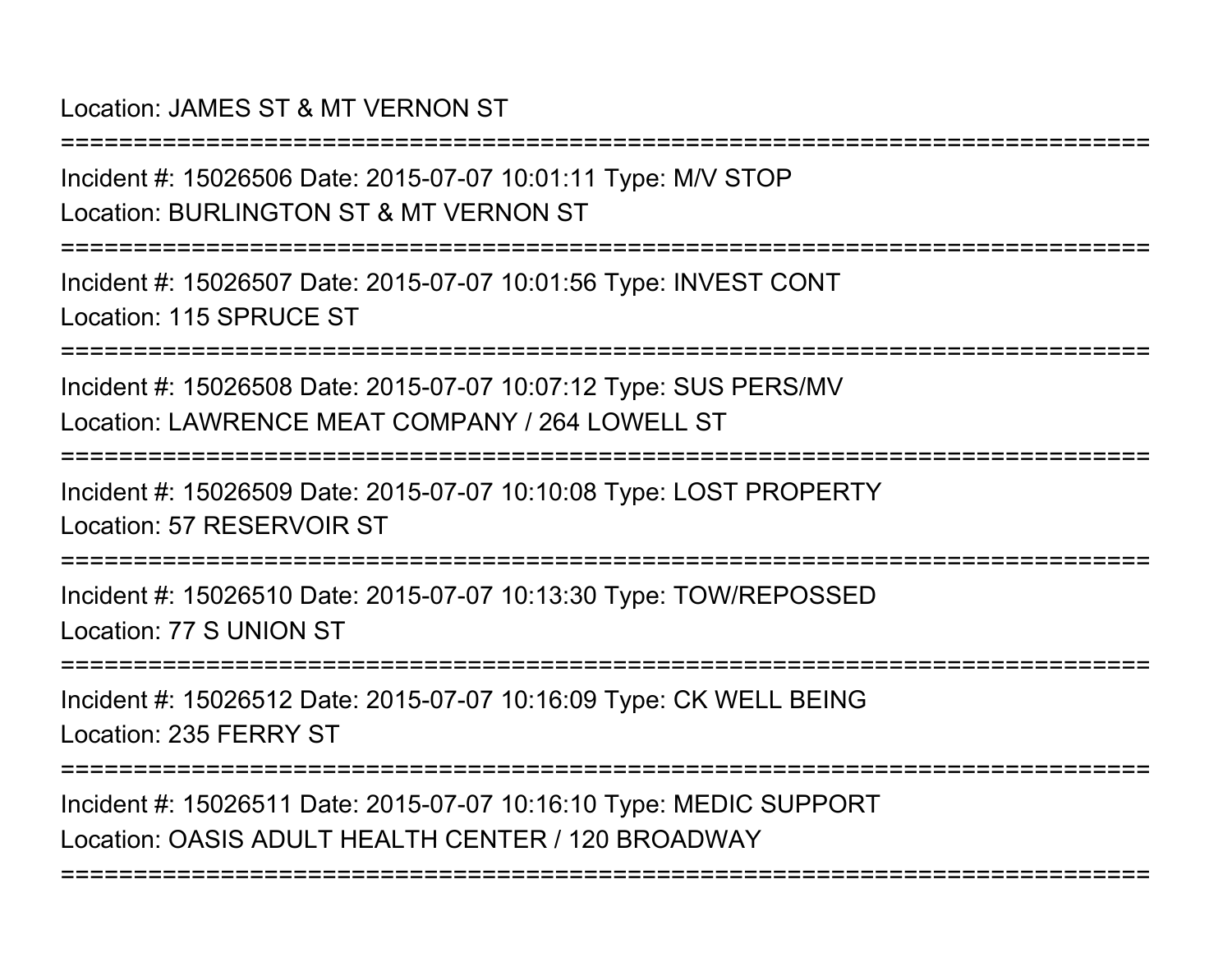Location: 14 TYLER ST

Incident #: 15026514 Date: 2015-07-07 10:31:39 Type: SUS PERS/MVLocation: CRESTSHIRE DR

===========================================================================

===========================================================================

Incident #: 15026515 Date: 2015-07-07 10:54:30 Type: VANDALISMLocation: 204 BRUCE ST

===========================================================================

Incident #: 15026517 Date: 2015-07-07 11:03:30 Type: LARCENY/PASTLocation: HOLIDAY INN EXPRESS / 224 WINTHROP AV

===============

Incident #: 15026516 Date: 2015-07-07 11:08:02 Type: TOW OF M/VLocation: 5 SAUNDERS ST

===========================================================================

Incident #: 15026518 Date: 2015-07-07 11:11:54 Type: STOLEN PROPLocation: HOLIDAY INN EXPRESS / 224 WINTHROP AV

===========================================================================

Incident #: 15026519 Date: 2015-07-07 11:23:47 Type: WARRANT SERVELocation: HANCOCK ST & MELROSE TER

===========================================================================

===========================================================================

Incident #: 15026521 Date: 2015-07-07 11:26:58 Type: HIT & RUN M/VLocation: 150 LAWRENCE ST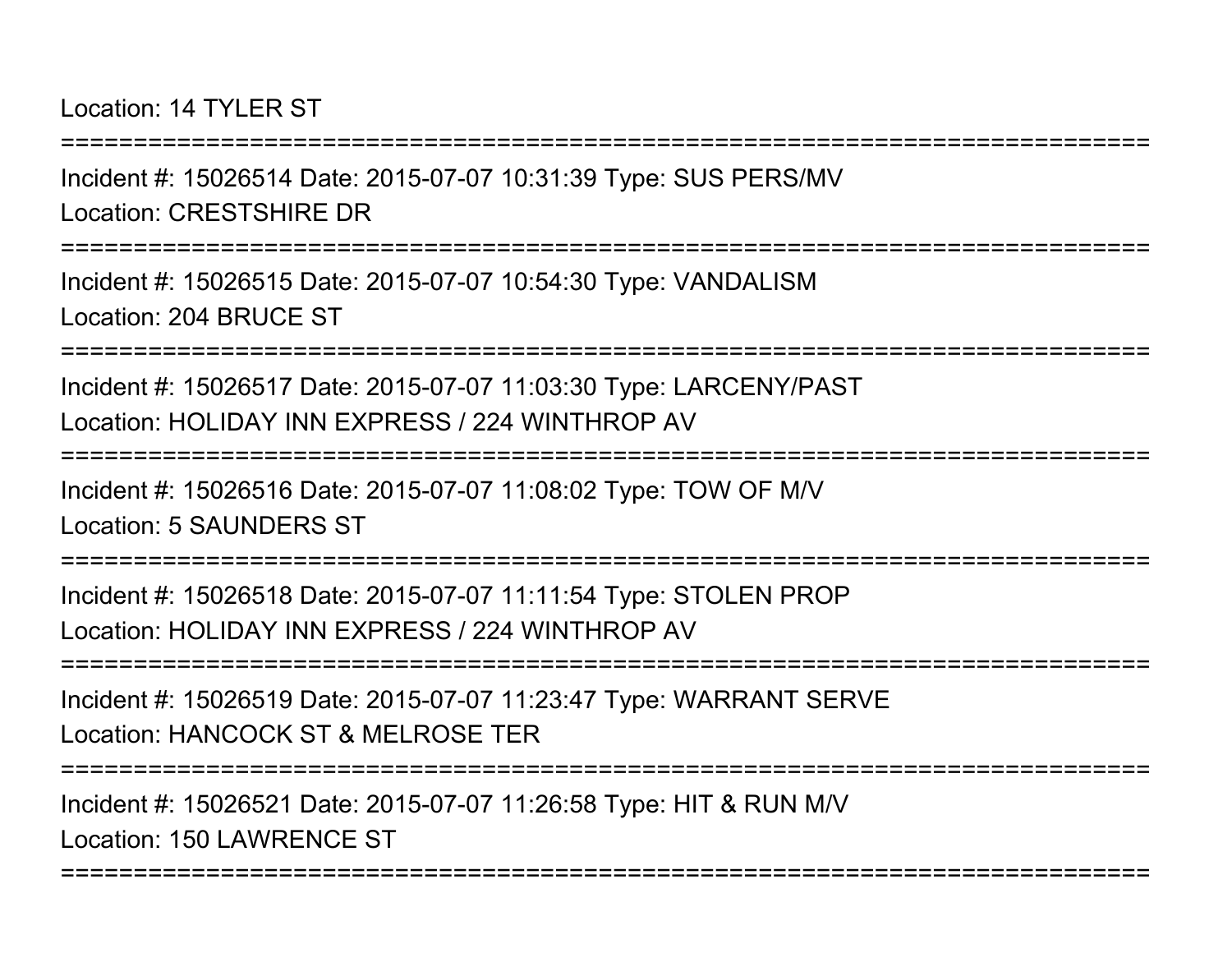Location: HOLLY ST

===========================================================================Incident #: 15026522 Date: 2015-07-07 12:01:32 Type: THREATSLocation: 17 BROOK ST===========================================================================Incident #: 15026523 Date: 2015-07-07 12:13:17 Type: FIGHTLocation: E HAVERHILL ST & WOODLAND ST===========================================================================Incident #: 15026525 Date: 2015-07-07 12:32:14 Type: A&B PASTLocation: 14 LOUISBERG ST===========================================================================Incident #: 15026524 Date: 2015-07-07 12:34:33 Type: M/V STOPLocation: ANDOVER ST & S BROADWAY===========================================================================Incident #: 15026526 Date: 2015-07-07 13:02:38 Type: MAL DAMAGELocation: 54 ESSEX ST===========================================================================Incident #: 15026527 Date: 2015-07-07 13:14:13 Type: GENERAL SERVLocation: 233 HAVERHILL ST ===========================================================================Incident #: 15026528 Date: 2015-07-07 13:18:09 Type: DISTURBANCE

===========================================================================

Location: ESPERANZA MARKET / 64 MILTON ST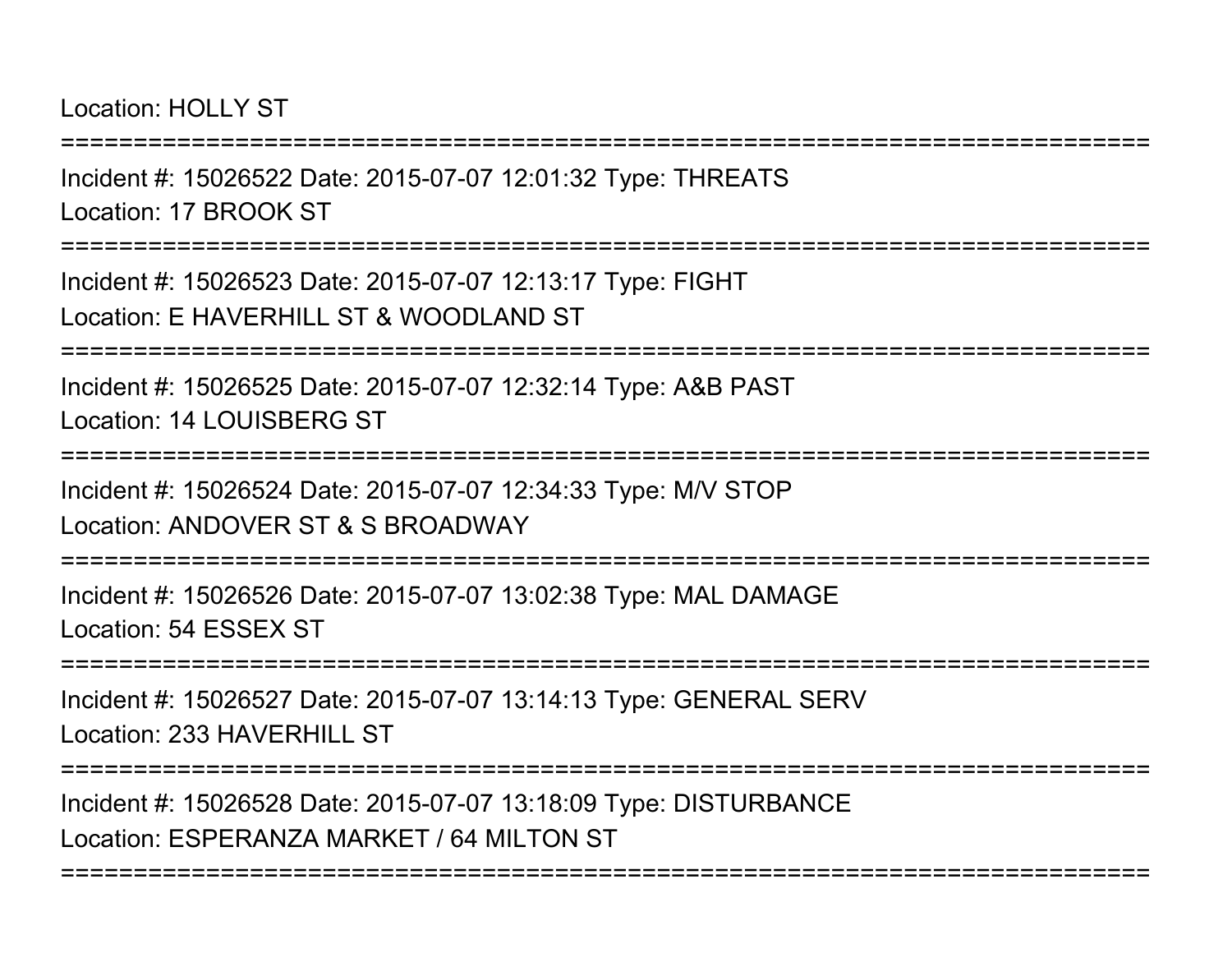Location: 177 SALEM ST FL 1

===========================================================================Incident #: 15026531 Date: 2015-07-07 13:19:09 Type: STOLEN PROPLocation: GUILMETTE SCHOOL / 80 BODWELL ST===========================================================================Incident #: 15026530 Date: 2015-07-07 13:24:49 Type: A&B PASTLocation: 28 BODWELL ST===========================================================================Incident #: 15026532 Date: 2015-07-07 13:36:58 Type: TOW OF M/VLocation: FULTON & UNION**================** Incident #: 15026534 Date: 2015-07-07 13:39:00 Type: CK WELL BEINGLocation: 10 BEACONSFIELD ST ===========================================================================Incident #: 15026533 Date: 2015-07-07 13:40:44 Type: HIT & RUN M/VLocation: LAUNDRY MAT / 311 PARK ST===========================================================================Incident #: 15026535 Date: 2015-07-07 13:49:13 Type: GENERAL SERVLocation: 17 THORNTON AV===========================================================================Incident #: 15026536 Date: 2015-07-07 13:53:27 Type: AUTO ACC/UNK PI

===========================================================================

Location: FOSTER ST & MARKET ST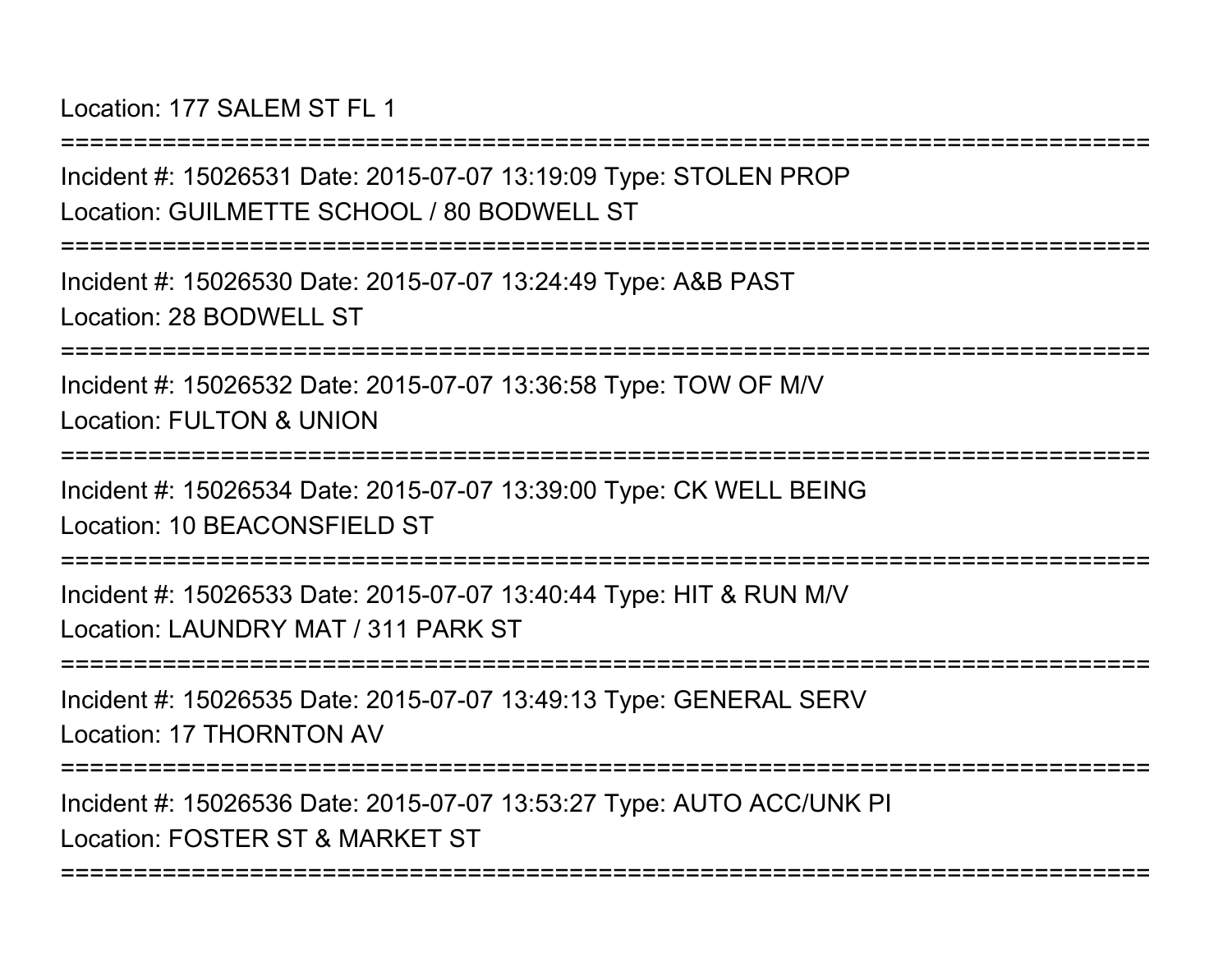Location: 779 ESSEX ST

===========================================================================Incident #: 15026538 Date: 2015-07-07 14:07:01 Type: CK WELL BEING

Location: 85 COLUMBUS AV

===========================================================================

Incident #: 15026539 Date: 2015-07-07 14:16:50 Type: WARRANT SERVELocation: 14 LOUISBERG ST

===========================================================================

Incident #: 15026540 Date: 2015-07-07 14:16:54 Type: WOMAN DOWNLocation: TRAIN STATION / 211 MERRIMACK ST

===========================================================================

Incident #: 15026542 Date: 2015-07-07 14:20:16 Type: AUTO ACC/NO PILocation: C1 BUFFET / 73 WINTHROP AV

===========================================================================

Incident #: 15026541 Date: 2015-07-07 14:20:30 Type: ADMININSTRLocation: 90 LOWELL ST

===========================================================================

Incident #: 15026543 Date: 2015-07-07 14:22:05 Type: HIT & RUN M/VLocation: FOSTER ST & SALEM ST

===========================================================================

===========================================================================

Incident #: 15026544 Date: 2015-07-07 14:29:27 Type: CK WELL BEINGLocation: GREATER LAWRENCE FAM.HLTH.CTR. / 34 HAVERHILL ST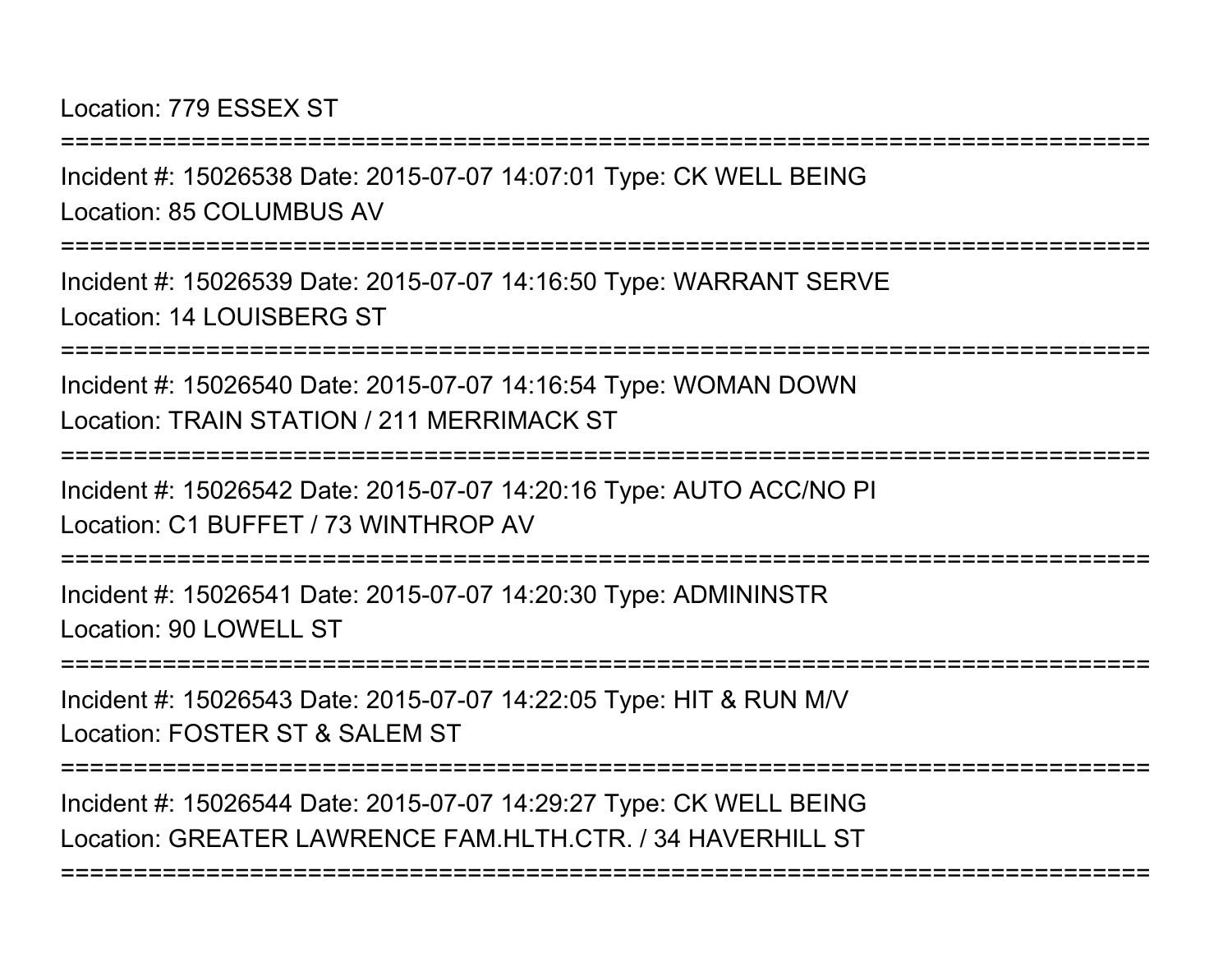# Location: MARKET BASKET / 700 ESSEX ST

===========================================================================

Incident #: 15026546 Date: 2015-07-07 14:49:52 Type: ADMININSTRLocation: 90 LOWELL ST

===========================================================================

Incident #: 15026547 Date: 2015-07-07 14:59:03 Type: SUS PERS/MVLocation: 290 LAWRENCE ST

===========================================================================

Incident #: 15026548 Date: 2015-07-07 15:01:33 Type: TOW OF M/VLocation: CHESTNUT ST & LAWRENCE ST

===========================================================================

Incident #: 15026549 Date: 2015-07-07 15:13:44 Type: ALARM/BURGLocation: BRUCKMANS FEED / 179 S BROADWAY

===========================================================================

Incident #: 15026550 Date: 2015-07-07 15:38:45 Type: TOW OF M/VLocation: 101 SHAWSHEEN RD

===========================================================================

Incident #: 15026551 Date: 2015-07-07 15:42:10 Type: SUS PERS/MVLocation: CHARLIE'S DINER / 279 S BROADWAY

===========================================================================

===========================================================================

Incident #: 15026553 Date: 2015-07-07 15:45:57 Type: DISTURBANCELocation: 9 EASTON ST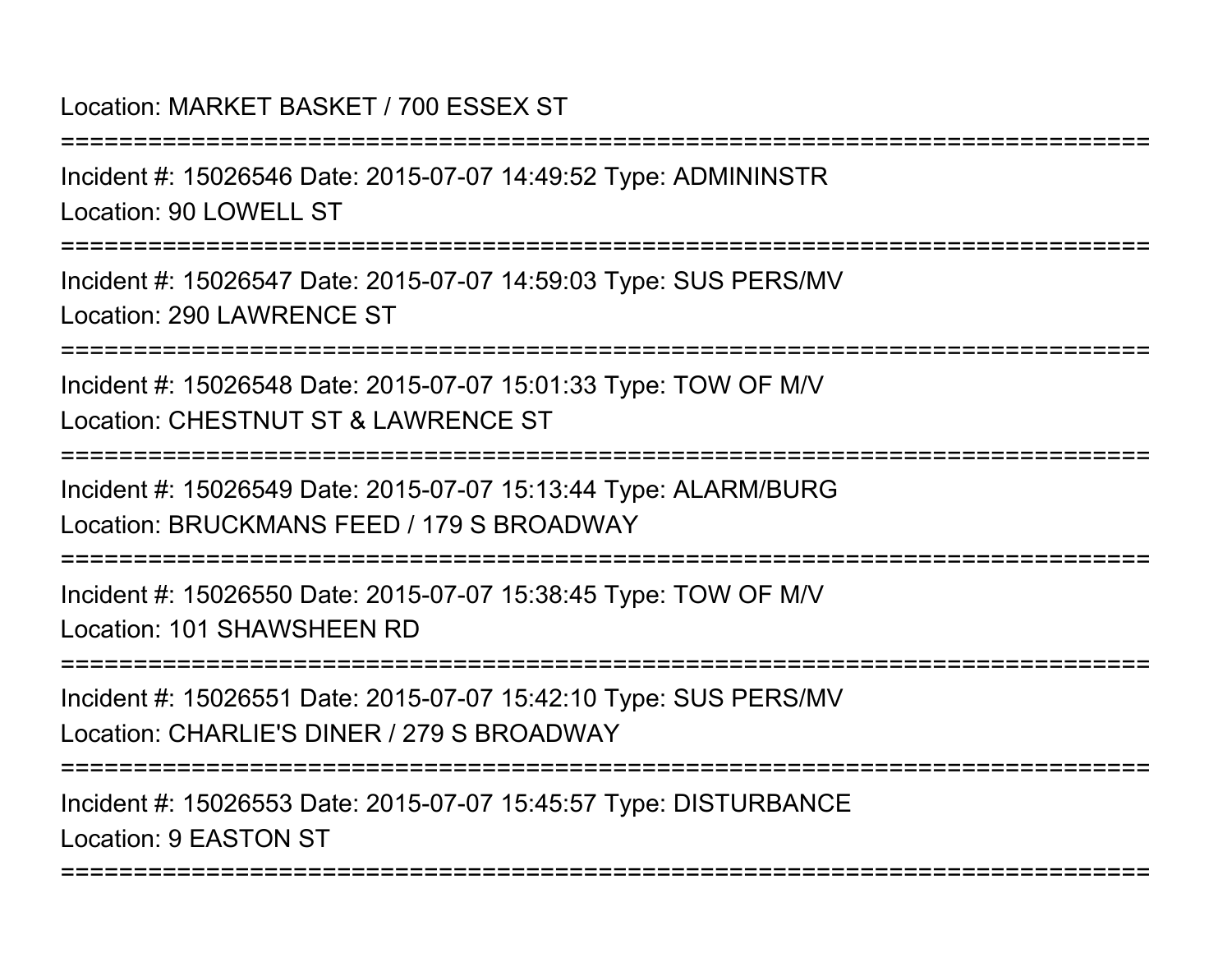# Location: ANDOVER ST & FOSTER ST

===========================================================================Incident #: 15026554 Date: 2015-07-07 15:48:07 Type: MEDIC SUPPORTLocation: WENDYS / 55 HAMPSHIRE ST

===========================================================================

Incident #: 15026555 Date: 2015-07-07 15:56:17 Type: TOW OF M/VLocation: BEDFORD ST & MARGIN ST

===========================================================================

Incident #: 15026556 Date: 2015-07-07 16:00:51 Type: TOW OF M/VLocation: APPLETON ST & ESSEX ST

===========================================================================

Incident #: 15026557 Date: 2015-07-07 16:13:32 Type: INVESTIGATIONLocation: 169 SOUTH UNION

===========================================================================

Incident #: 15026558 Date: 2015-07-07 16:18:44 Type: INVESTIGATIONLocation: 1 GENERAL ST

**===============** 

Incident #: 15026562 Date: 2015-07-07 16:26:02 Type: HIT & RUN M/VLocation: ESSEX ST & JACKSON ST

===========================================================================

===========================================================================

Incident #: 15026559 Date: 2015-07-07 16:27:19 Type: MAN DOWNLocation: BANK OF AMERICA / 257 ESSEX ST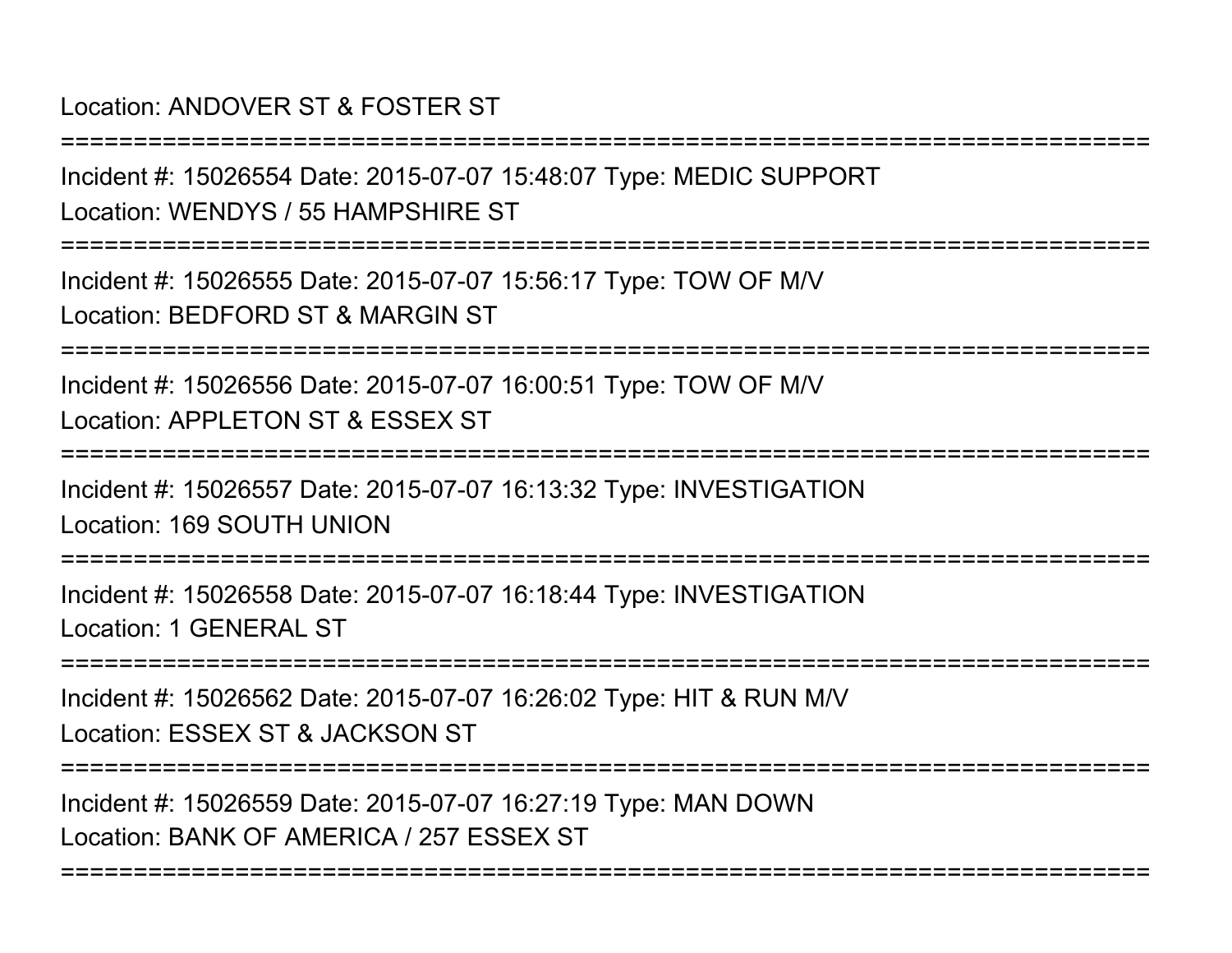Location: BROADWAY & LOWELL ST

Incident #: 15026561 Date: 2015-07-07 16:33:57 Type: UNWANTEDGUESTLocation: 18 WHITMAN ST FL 3RDFL

===========================================================================

===========================================================================

Incident #: 15026563 Date: 2015-07-07 16:38:57 Type: M/V STOPLocation: BROOKFIFLD ST & FASTON ST

===========================================================================

Incident #: 15026564 Date: 2015-07-07 16:47:14 Type: ALARM/BURGLocation: MORALES RESD / 18 LIBERTY AV

===========================================================================

Incident #: 15026565 Date: 2015-07-07 17:02:13 Type: STOL/MV/PASLocation: 137 ARLINGTON ST

===========================================================================

Incident #: 15026566 Date: 2015-07-07 17:05:44 Type: MV/BLOCKINGLocation: 7 EASTON ST

**=============** 

Incident #: 15026567 Date: 2015-07-07 17:12:14 Type: MEDIC SUPPORTLocation: 4 INMAN ST #11 FL 2

===========================================================================

===========================================================================

Incident #: 15026568 Date: 2015-07-07 17:18:45 Type: DOMESTIC/PROGLocation: 31 BROMEIELD ST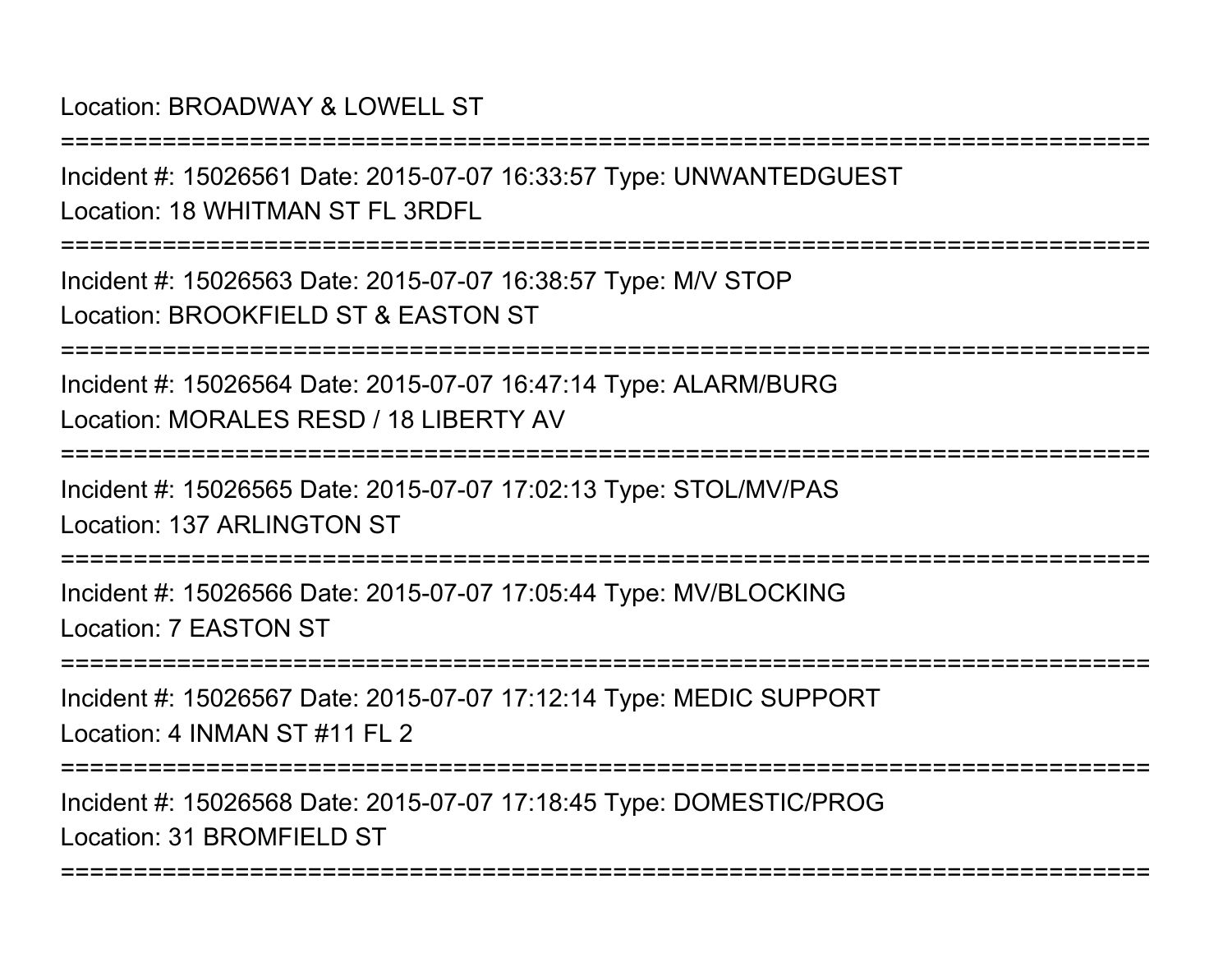Location: 100 HANCOCK ST

===========================================================================

Incident #: 15026571 Date: 2015-07-07 17:39:29 Type: SUICIDE ATTEMPTLocation: 439 S UNION ST FL 2

===========================================================================

Incident #: 15026570 Date: 2015-07-07 17:40:37 Type: ALARM/HOLDLocation: 18 LIBERTY AV

===========================================================================

Incident #: 15026572 Date: 2015-07-07 17:42:53 Type: NOTIFICATIONLocation: FAMILY HEALTH CENTER / 73 WINTHROP AV

===========================================================================

Incident #: 15026573 Date: 2015-07-07 17:48:25 Type: ALARM/BURGLocation: 258 F HAVERHILL ST

===========================================================================

Incident #: 15026574 Date: 2015-07-07 18:02:03 Type: HIT & RUN M/VLocation: 40 DORCHESTER ST

===========================================================================

Incident #: 15026576 Date: 2015-07-07 18:33:07 Type: THREATSLocation: 90 LOWELL ST

===========================================================================

===========================================================================

Incident #: 15026575 Date: 2015-07-07 18:33:14 Type: SUICIDE ATTEMPTLocation: 34 PARK ST FL 1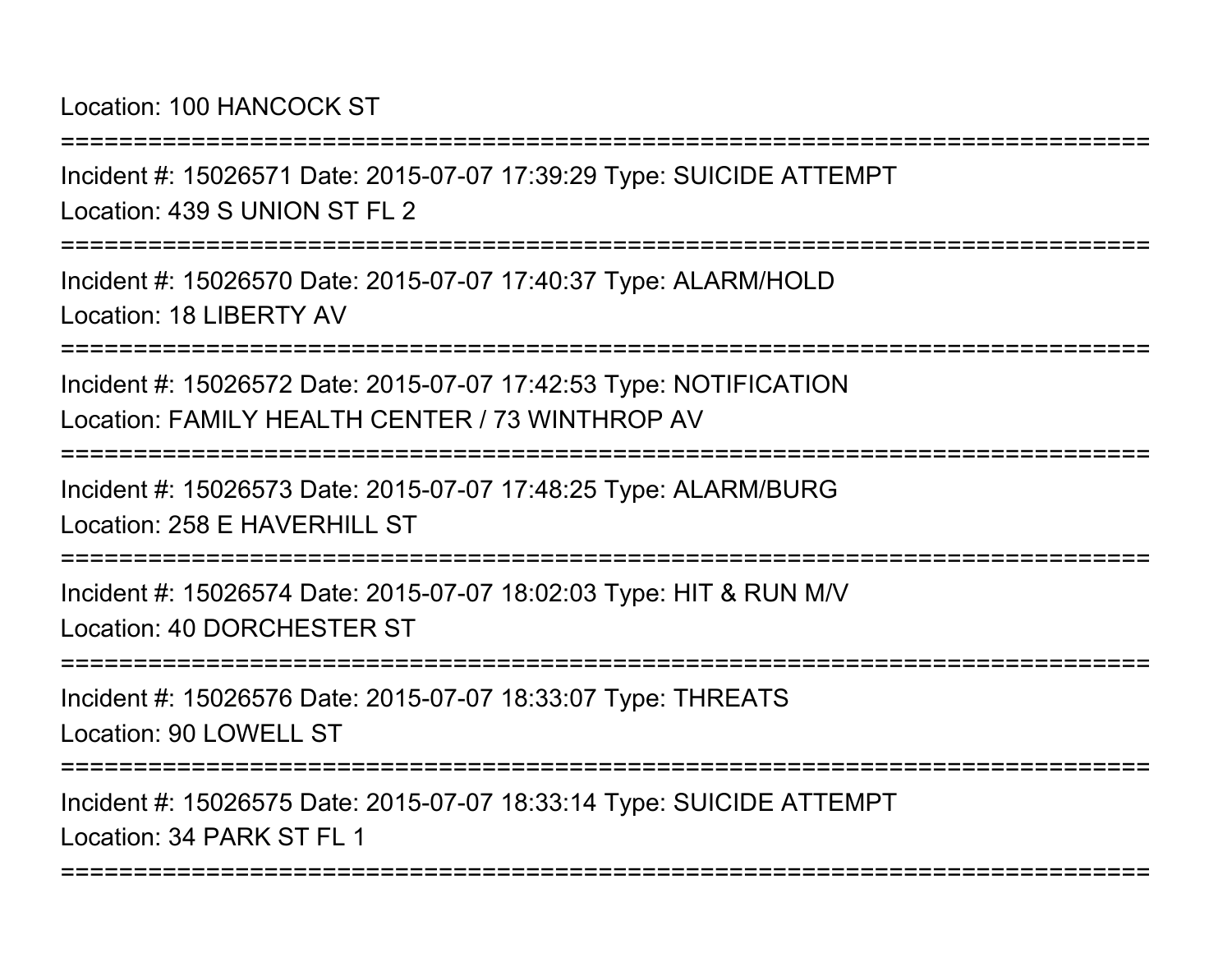### Location: ARLINGTON SCHOOL / 150 ARLINGTON ST

===========================================================================

Incident #: 15026578 Date: 2015-07-07 18:48:19 Type: SUICIDE ATTEMPTLocation: 26 SARGENT ST #1 FL 1

===========================================================================

Incident #: 15026579 Date: 2015-07-07 19:06:46 Type: M/V STOPLocation: FITZ ST & LAWRENCE ST

===========================================================================

Incident #: 15026580 Date: 2015-07-07 19:10:53 Type: GUN CALLLocation: 48 ABBOTT ST

===========================================================================

Incident #: 15026581 Date: 2015-07-07 19:13:22 Type: M/V STOPLocation: FARNHAM ST & OSGOOD ST

===========================================================================

Incident #: 15026582 Date: 2015-07-07 19:22:00 Type: ALARM/BURGLocation: SOUTH LAWRENCE EAST SCHOOL / 165 CRAWFORD ST

===========================================================================

Incident #: 15026583 Date: 2015-07-07 19:35:25 Type: COURT DOC SERVELocation: 216 WALNUT ST

===========================================================================

===========================================================================

Incident #: 15026584 Date: 2015-07-07 19:36:45 Type: AMBULANCE ASSSILocation: MERRIMACK MEDICAL CENTER / 25 MARSTON ST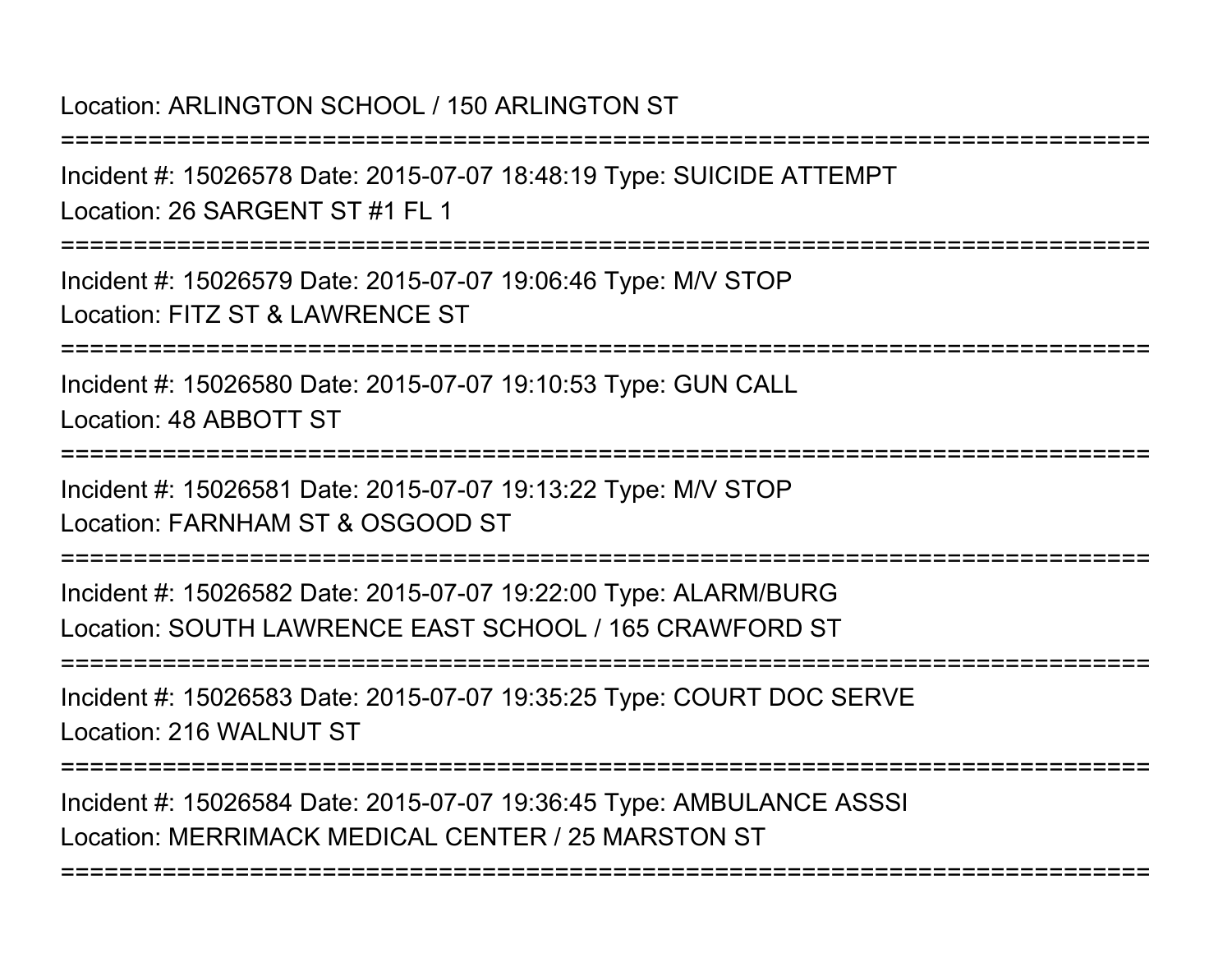#### Location: S UNION ST & SALEM ST

===========================================================================

Incident #: 15026586 Date: 2015-07-07 19:48:09 Type: 911 HANG UPLocation: 91 SUMMER ST #5

===========================================================================

Incident #: 15026587 Date: 2015-07-07 19:53:01 Type: COURT DOC SERVELocation: 83 WEST ST FL 3

===========================================================================

Incident #: 15026588 Date: 2015-07-07 19:53:32 Type: STOLEN PROPLocation: TRAIN STATION / 211 MERRIMACK ST

===========================================================================

Incident #: 15026589 Date: 2015-07-07 19:58:06 Type: MAN DOWNLocation: 319 LOWELL ST

======================

Incident #: 15026590 Date: 2015-07-07 20:02:36 Type: COURT DOC SERVELocation: 13 BEDFORD ST

===========================================================================

Incident #: 15026591 Date: 2015-07-07 20:03:55 Type: COURT DOC SERVELocation: 107 MARGIN ST

===========================================================================

===========================================================================

Incident #: 15026592 Date: 2015-07-07 20:10:36 Type: ALARM/BURGLocation: ROLLINS SCHOOL / 451 HOWARD ST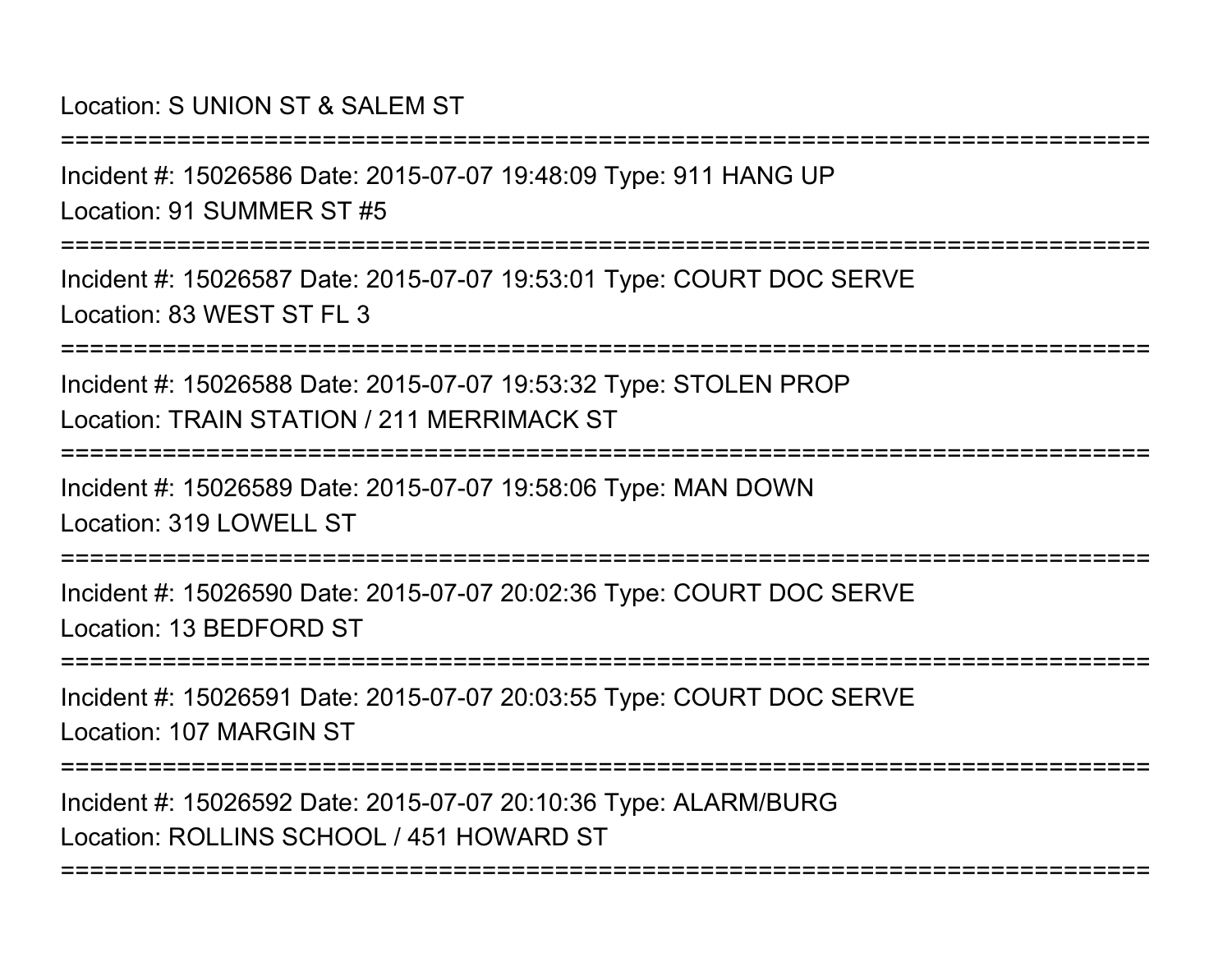#### Location: THORNTON AV & WATER ST

Incident #: 15026594 Date: 2015-07-07 21:21:32 Type: FIRELocation: 25 JORDAN ST

===========================================================================

===========================================================================

Incident #: 15026595 Date: 2015-07-07 21:27:02 Type: SUS PERS/MVLocation: DUCK BRIDGE / 0 ISLAND ST

===========================================================================

Incident #: 15026596 Date: 2015-07-07 21:28:59 Type: HIT & RUN M/VLocation: 107 EVERETT ST

===========================================================================

Incident #: 15026597 Date: 2015-07-07 21:34:15 Type: ALARM/BURGLocation: 402 BROADWAY

================

Incident #: 15026598 Date: 2015-07-07 21:37:29 Type: NOISE ORDLocation: 157 BAILEY ST

===========================================================================

Incident #: 15026599 Date: 2015-07-07 21:51:45 Type: MEDIC SUPPORTLocation: 2 MARTHA LN

===========================================================================

===========================================================================

Incident #: 15026600 Date: 2015-07-07 22:01:11 Type: LARCENY/ATTMEPTLocation: 117 WOODLAND ST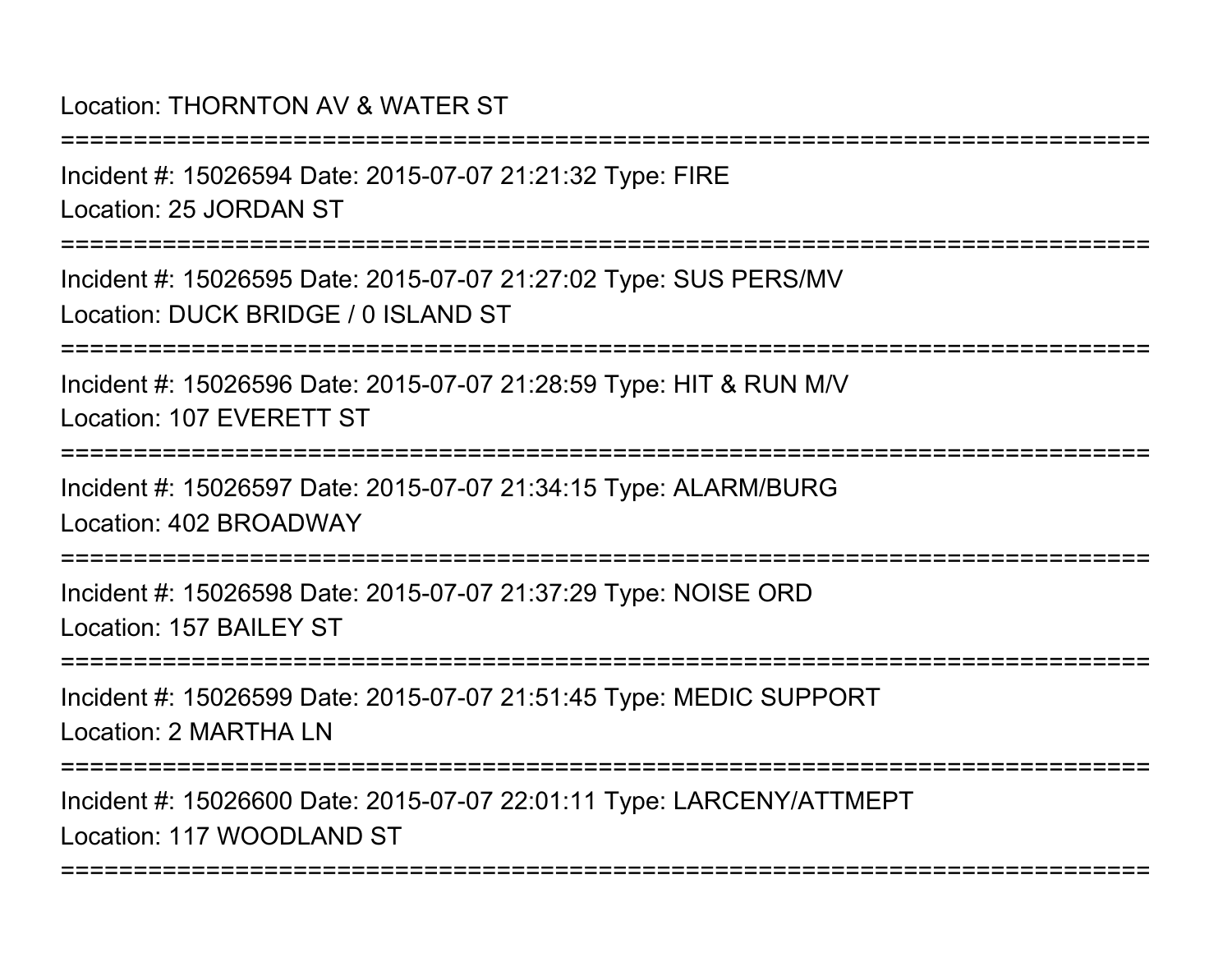#### Location: HAMPSHIRE ST & PARK ST

===========================================================================Incident #: 15026602 Date: 2015-07-07 22:19:39 Type: M/V STOPLocation: 525 BROADWAY===========================================================================Incident #: 15026603 Date: 2015-07-07 22:32:15 Type: M/V STOP Location: ST MARY-IMMACULATE CONCEPTION / 300 HAVERHILL ST===========================================================================Incident #: 15026604 Date: 2015-07-07 22:32:26 Type: DK (DRUNK)Location: 153 SARATOGA ST===========================================================================Incident #: 15026605 Date: 2015-07-07 22:40:33 Type: MAN DOWNLocation: 319 LOWELL ST ===========================================================================Incident #: 15026606 Date: 2015-07-07 22:52:54 Type: DISORDERLYLocation: ARLINGTON ST & SPRUCE ST===========================================================================Incident #: 15026608 Date: 2015-07-07 22:58:53 Type: LOCKOUTLocation: 7 LENOX CIR===========================================================================Incident #: 15026607 Date: 2015-07-07 22:59:09 Type: FIRE WORKSLocation: BERKELEY ST & SWAN ST